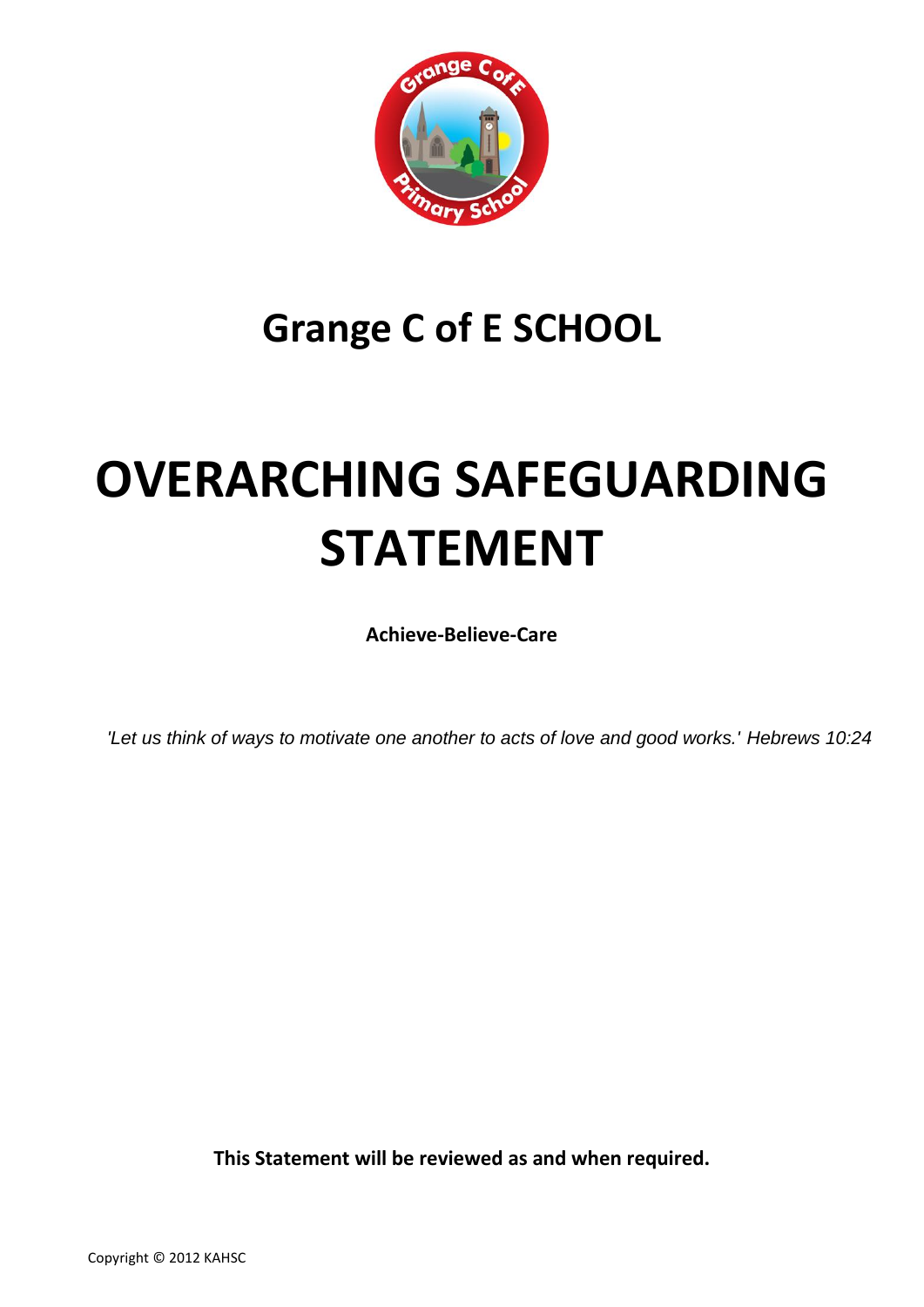### **REVIEW SHEET**

**The information in the table below details earlier versions of this document with a brief description of each review and how to distinguish amendments made since the previous version date (if any).** 

| <b>Version</b><br><b>Number</b> | <b>Version Description</b>                                                                                                                                                                                                                                                                                     | <b>Date of Revision</b> |
|---------------------------------|----------------------------------------------------------------------------------------------------------------------------------------------------------------------------------------------------------------------------------------------------------------------------------------------------------------|-------------------------|
| $\mathbf{1}$                    | Original                                                                                                                                                                                                                                                                                                       | Nov 2011                |
| $\overline{2}$                  | Amended to include details of how to make a referral to the<br><b>Disclosure and Barring Service</b>                                                                                                                                                                                                           | Dec 2012                |
| 3                               | Amended to include changes to statutory guidance Keeping<br>Children Safe in Education April 2015 and Working Together to<br>Safeguard Children March 2015                                                                                                                                                     | April 2015              |
| 4                               | Amended to include updated guidance Keeping Children Safe in<br>Education July 2015 and new requirement for PREVENT<br><b>Awareness Training</b>                                                                                                                                                               | August 2015             |
| 5                               | Minor changes in title of Cumbria LSCB to Cumbria SCB                                                                                                                                                                                                                                                          | Nov 2015                |
| 6                               | Minor changes to terminology & date of DfE Supporting Pupils<br>with Medical Conditions Statutory Guidance from 2014 to Dec<br>2015. Removal of 'referral to DBS' guidance as duplicated in CP<br>Policy.                                                                                                      | Feb 2016                |
| $\overline{7}$                  | Updated as a result of publication of 'Keeping Children Safe in<br>Education' - September 2016                                                                                                                                                                                                                 | August 2016             |
| 8                               | Minor updates to reflect the DfE Statutory Framework for EYFS,<br>2017 which came into force on 03 April 2017                                                                                                                                                                                                  | May 2017                |
| 9                               | Updated as a result of publication of 'Keeping Children Safe in<br>Education' - September 2018 and Ofsted's Inspecting<br>Safeguarding in Early Years, Education and Skills Settings,<br>September 2018                                                                                                        | September 2018          |
| 10                              | Updated as a result of publication of 'Keeping Children Safe in<br>Education' - September 2019 and Ofsted's Inspecting<br>Safeguarding in Early Years, Education and Skills Settings,<br>September 2019 and changes to create the Cumbria<br>Safeguarding Children Partnership (SCP) from 29 September<br>2019 | September 2019          |
| 11                              | Updated to reflect changes made in Keeping Children Safe in<br>Education 2020.                                                                                                                                                                                                                                 | September 2020          |
|                                 |                                                                                                                                                                                                                                                                                                                |                         |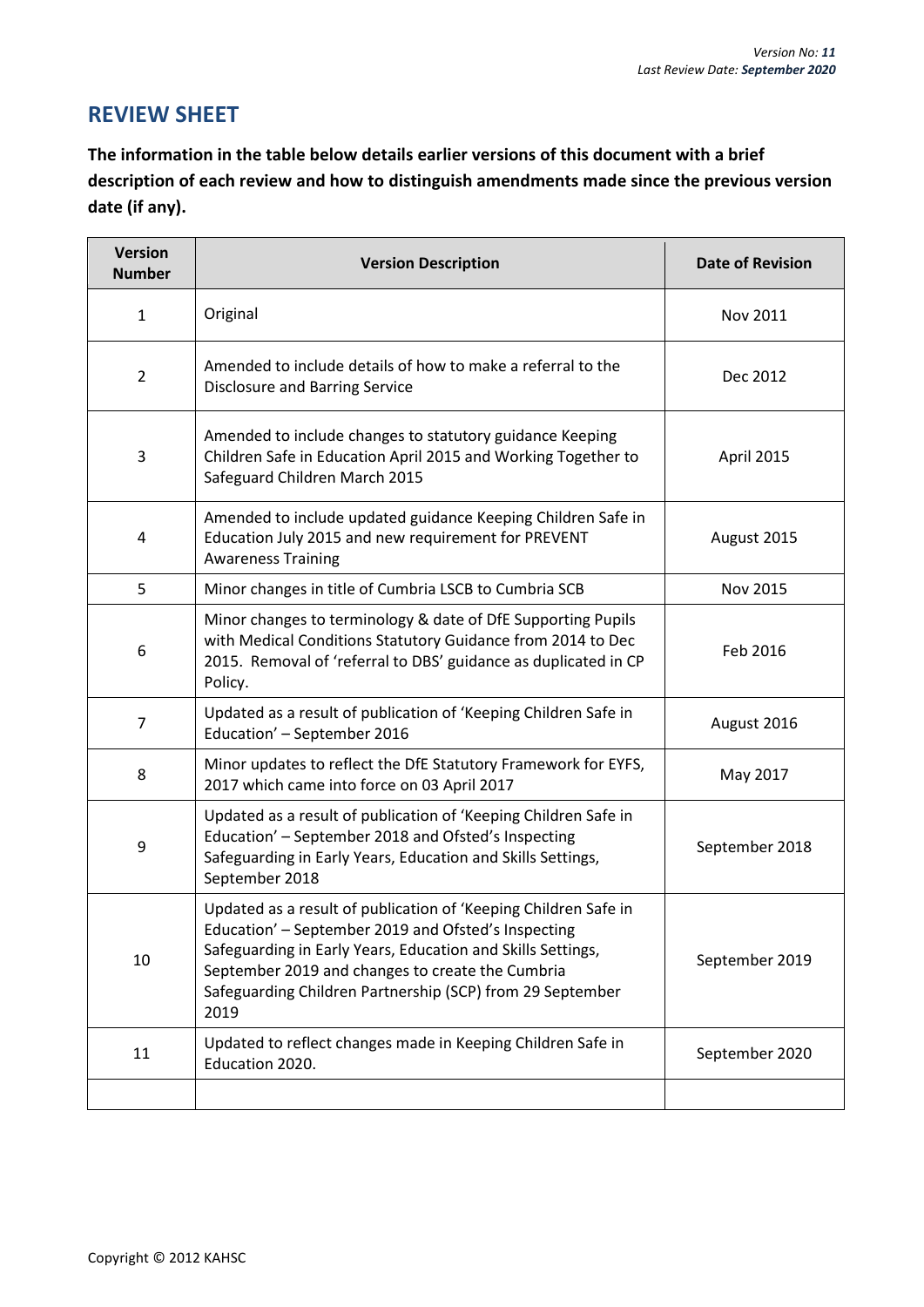#### **Introduction**

This Safeguarding Statement has been developed in accordance with the principles established by the Children Acts 1989 and 2004 and related guidance. This includes the DfE statutory guidance 'Keeping Children Safe in Education', September 2020; the DfE revised Statutory Framework for Early Years Foundation Stage, April 2017 and Working Together to Safeguard Children, July 2018. The school will also refer to and follow the guidance and procedures developed by the Cumbria Safeguarding Children Partnership (CSCP).

Because of our close day to day contact with children, education staff have a crucial role to play in helping to promote safety, reduce risks and to identify welfare concerns and indicators of possible abuse and neglect at an early stage*.*

The Governing Body and staff of Grange C of E School (hereinafter referred to as 'the school') take seriously our responsibility under Section 175 Education Act 2002 (Section 157 for independent schools) to safeguard and promote the welfare of our pupils, to minimise risk and to work together with other agencies to ensure adequate arrangements are in place within our school to identify, assess, and support those children who are suffering harm and to keep them safe and secure whilst in our care.

Our Statement and supporting Policies and procedures relate to all members of the school community including pupils, staff, governors, visitors/contractors, volunteers and trainees working within the school. It is fully incorporated into the whole school ethos and is underpinned throughout the teaching of the curriculum, within PHSE and within the safety of the physical environment provided for the pupils.

#### **Definition of Safeguarding**

The statutory guidance '[Working together to Safeguard Children](https://www.gov.uk/government/publications/working-together-to-safeguard-children--2)' defines the term Safeguarding as "protecting children from maltreatment; preventing impairment of children's mental and physical health or development; ensuring that children are growing up in circumstances consistent with the provision of safe and effective care and taking action to enable all children to have the best outcomes".

Safeguarding is not just about protecting children from deliberate harm. It relates to aspects of school life including pupils' health, safety and wellbeing including their mental health; managing behaviour and the use of reasonable force; meeting the needs of pupils with medical conditions; meeting the needs of children who have special educational needs and/or disabilities; providing first aid; educational visits; intimate care and emotional wellbeing; online safety and associated issues; and appropriate arrangements to ensure school security, taking into account the local context.

It includes issues for schools such as neglect; physical abuse; sexual and emotional abuse; face to face and prejudice-based bullying; racial, disability, and homophobic or transphobic abuse; risks linked to using technology and social media, including cyber/online bullying, the risks of being groomed online for exploitation or radicalisation, and risks of accessing and generating inappropriate content e.g. sexting; peer on peer/child on child abuse (such as sexual violence and sexual harassment between children); gender-based violence/violence against women and girls; radicalisation and/or extremist behaviour; children missing education; child sexual exploitation and trafficking; child criminal exploitation including county lines; teenage relationship abuse; substance misuse; issues that may be specific to a local area or population, for example gang activity and youth violence; and particular issues affecting children including domestic violence, homelessness, so-called honourbased abuse (female genital mutilation, forced marriage, breast ironing etc.); fabricated or induced illness and poor parenting, particularly in relation to young children. *(Inspecting Safeguarding in Early Years, Education and Skills – September 2019).*

This Safeguarding Statement should therefore be read and understood alongside other school Policies and procedures which fall under the safeguarding 'umbrella' as listed at the end of this document. Related Policies and procedures can be found in the policies folder held in the office or on school global file (for staff access). Some are also available to access via the school website or on request.

All relevant Policies and supporting procedures will be reviewed in accordance with the latest DfE Guidance by the Governing Body (or the persons nominated by them to approve such documents) that has responsibility for oversight of school safeguarding and child protection systems. The Designated Safeguarding Lead (DSL) will ensure regular reporting on safeguarding activity and systems in school to the Governing Body. The Governing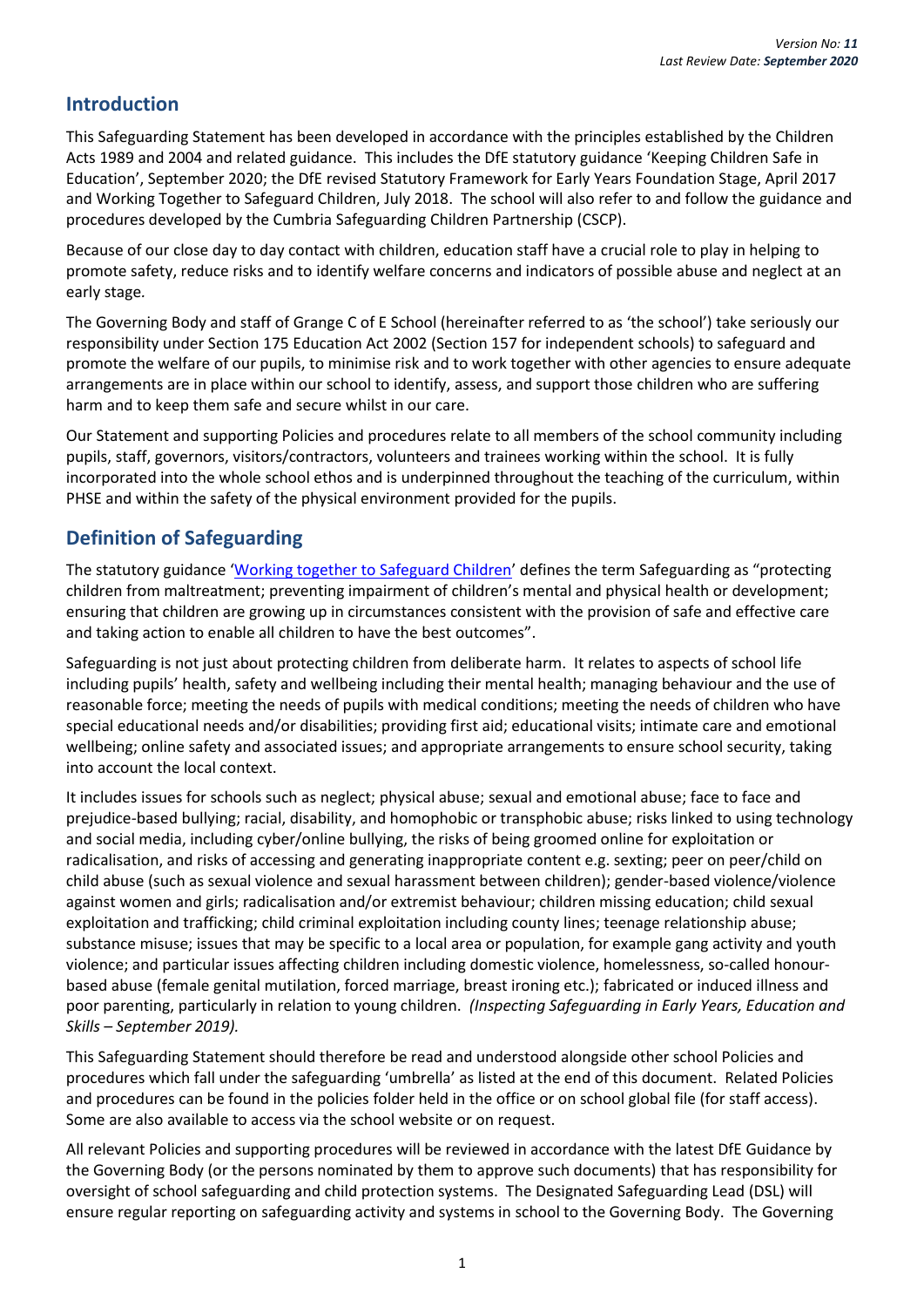Body will not receive details of individual pupil situations or identifying features of families as part of their oversight responsibility. The Chair of Governors will liaise with the Designated Officer(s) from the Local Authority and partner agencies in the event of an allegation of abuse made against the Head teacher. There is also a nominated Governor who will take leadership responsibility for the setting's safeguarding arrangements.

Our school is a community and all those directly connected (staff, governors, volunteers, parents, families and pupils) have an essential role to play in making it safe and secure. We welcome suggestions and comments from all these stakeholders contributing to this process.

#### **Ethos**

as a church school, the School recognises the importance of providing an ethos and environment that will help children to feel safe, secure and respected; encourage them to talk openly; and enable them to feel confident that they will be listened to. Our core values of love, hope and trust help children and staff to focus on looking after everyone in our community to keep them safe. We use Kidsafe as a way to support children to talk about any concerns they may have by providing a common language to express feelings.

The school will endeavour to support the welfare and safety of all pupils through:

- maintaining children's overall wellbeing as our paramount concern;
- ensuring the content of the curriculum includes social and emotional aspects of learning;
- developing and implementing procedures for tackling bullying (including cyber bullying); racist abuse; harassment and discrimination and ensuring these are included in the curriculum;
- ensuring that all aspects of child protection are included in the curriculum to help children stay safe; to understand what constitutes a healthy relationship both online and offline and to recognise when they don't feel safe;
- the provision of suitable support and guidance so that pupils have a range of appropriate adults to approach if they are in difficulty;
- promoting a positive, supportive, neutral and secure environment where pupils can develop a sense of being valued and heard and where opposing issues and ideologies can be discussed in a controlled manner;
- working with parents to build an understanding of the school's responsibility to ensure the welfare of all children including the need for referral to other agencies in some situations;
- ensuring all staff (and, where appropriate, other adults) can recognise the signs and symptoms of abuse through ongoing training and support and are aware of the school's procedures for reporting concerns, lines of communication and whistleblowing procedures;
- promoting their spiritual, moral, social and cultural development and, within this, the concept and inclusion of fundamental British values;
- ensuring that staff and other adults are aware of the role of the Designated Safeguarding Lead;
- provision of training for staff/governors which will be updated regularly and inclusion of child protection and other safeguarding issues in the induction of new staff and other adults/governors;
- ensuring we practice safe recruitment in checking the suitability of staff, governors and other adults including volunteers to work with children;
- monitoring children who have been identified as having welfare or protection concerns, particularly those who are identified as 'carers' and those looked after and previously looked after by the Local Authority; keeping robust confidential records which are stored securely and shared appropriately with other professionals;
- ensuring we have adequate and appropriate procedures in place for responding to children missing education whether as a one-off occasion or persistent absenteeism;
- having arrangements in place to support children with special educational needs or disabilities (SEND) having regard to the Special Educational Needs and Disabilities (SEND) Code of Practice and have identified a member of staff to act as Special Educational Needs Co-ordinator (SENCO);
- developing effective and supportive liaison with other agencies;
- implementation of documented safeguarding and health and safety Policies and procedures including the organisation and arrangements for maintaining the health, safety and welfare of all those involved with the school, including pupils, which include:
	- assessing risks to children and developing and implementing effective controls to prevent accidents, incidents and infectious diseases;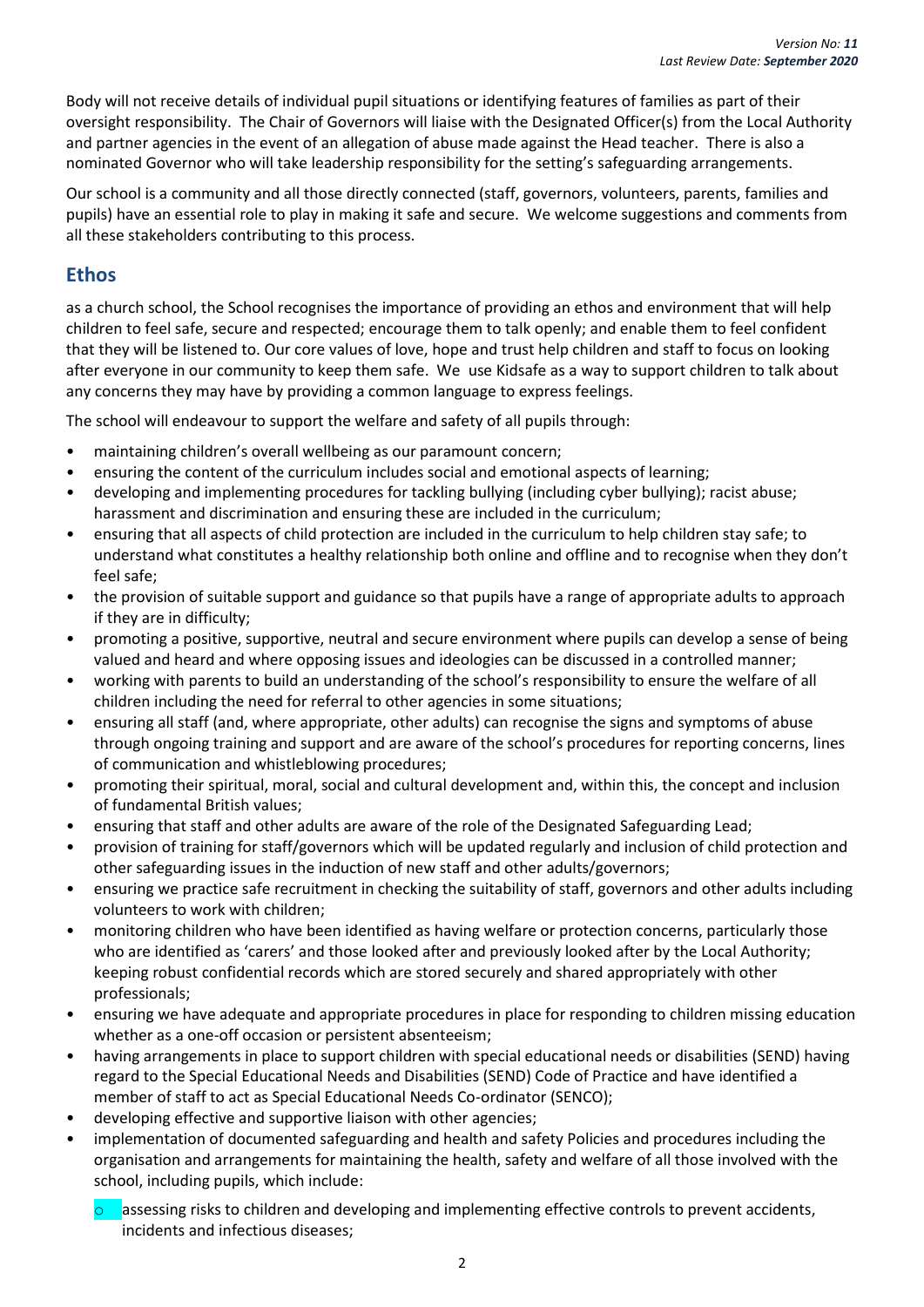- $\circ$  ensuring there is sufficient first aid provision in the form of equipment and appropriately trained staff both in school, extended school sessions and on educational visits;
- o ensuring that procedures in line with OEAP National Guidance <http://oeapng.info/> is followed and implemented in relation to learning outside the classroom/educational visits including the need for adequate planning, supervision and risk assessment;
- o ensuring a clear Policy and procedures on supporting pupils with medical conditions is implemented to meet the needs of pupils with short or long-term medical needs and medication is only administered in accordance with school Policy and procedures and the DfE Supporting Pupils with Medical Conditions Statutory Guidance, December 2015;
- o ensuring staff and other adults are familiar with the protocols for intimate care and maintaining dignity in line with school procedures;
- o ensuring staff, pupils and parents are familiar with the Child on child/Peer on peer abuse procedures and the Whole School Behaviour Policy and procedures which include the use of discipline, sanctions and rewards and which also focus on preventing and reacting to cases of bullying and cyberbullying both during and outside the school day;
- o ensuring staff are aware of the definition of reasonable force, when this can be used and that sufficient staff have been trained in de-escalation and positive handling techniques;
- o ensuring accidents are recorded, reported and investigated where necessary to prevent similar incidents from occurring;

#### o **IN RELATION TO EYFS PUPILS**

- ensuring there is at least one person who has a current paediatric first aid certificate on the premises and available when EYFS pupils are present and must accompany children on outings *(we will choose training providers with a nationally approved and accredited first aid qualification or one that is a member of a trade body with an approval and monitoring scheme and training will cover the course content as for St John Ambulance or Red Cross paediatric first aid training and be renewed every three years);*
- keeping a written record of accidents or injuries and first aid treatment and informing parents of any accident or injury sustained by the child on the same day, or as soon as reasonably practicable, of any first aid treatment given;

#### **Partnerships with others**

Schools do not operate in isolation. The welfare of children is the corporate responsibility of the entire Local Authority, working in partnership with other public agencies, the voluntary sector and service users and carers. All Local Authority services have an impact on the lives of children and families, and Local Authorities have a particular responsibility towards children and families most at risk of social exclusion.

The school recognises that it is essential to establish positive and effective working relationships with other agencies. Professionals can only work together to safeguard children if there is an exchange of relevant information between them. The school follows LA inter-agency safeguarding procedures (as endorsed by the Cumbria Safeguarding Children Partnership), will work within the Cumbria SCP Multi-agency Thresholds Guidance and has links with the Local Authority, the Clinical Commissioning group for the area, the local Police, Children's Centres and the Education Social Care Service.

We recognise the importance of information sharing between professionals and local agencies and take account of guidance issued in 'Working together to safeguard children'; 'Information sharing: Advice for practitioners providing safeguarding services to children, young people, parents and carers' and the Cumbria SCP 'Information Sharing Protocol'.

Where it is believed that a child is suffering from, or is at risk of, significant harm, we will follow the referral procedures as outlined on the Cumbria SCP website and within the *School Child Protection Policy and procedures*. In other cases where the child or family would benefit from early intervention, we will put in place appropriate 'early help' strategies, working with other agencies as appropriate and where necessary.

#### **Training and Support**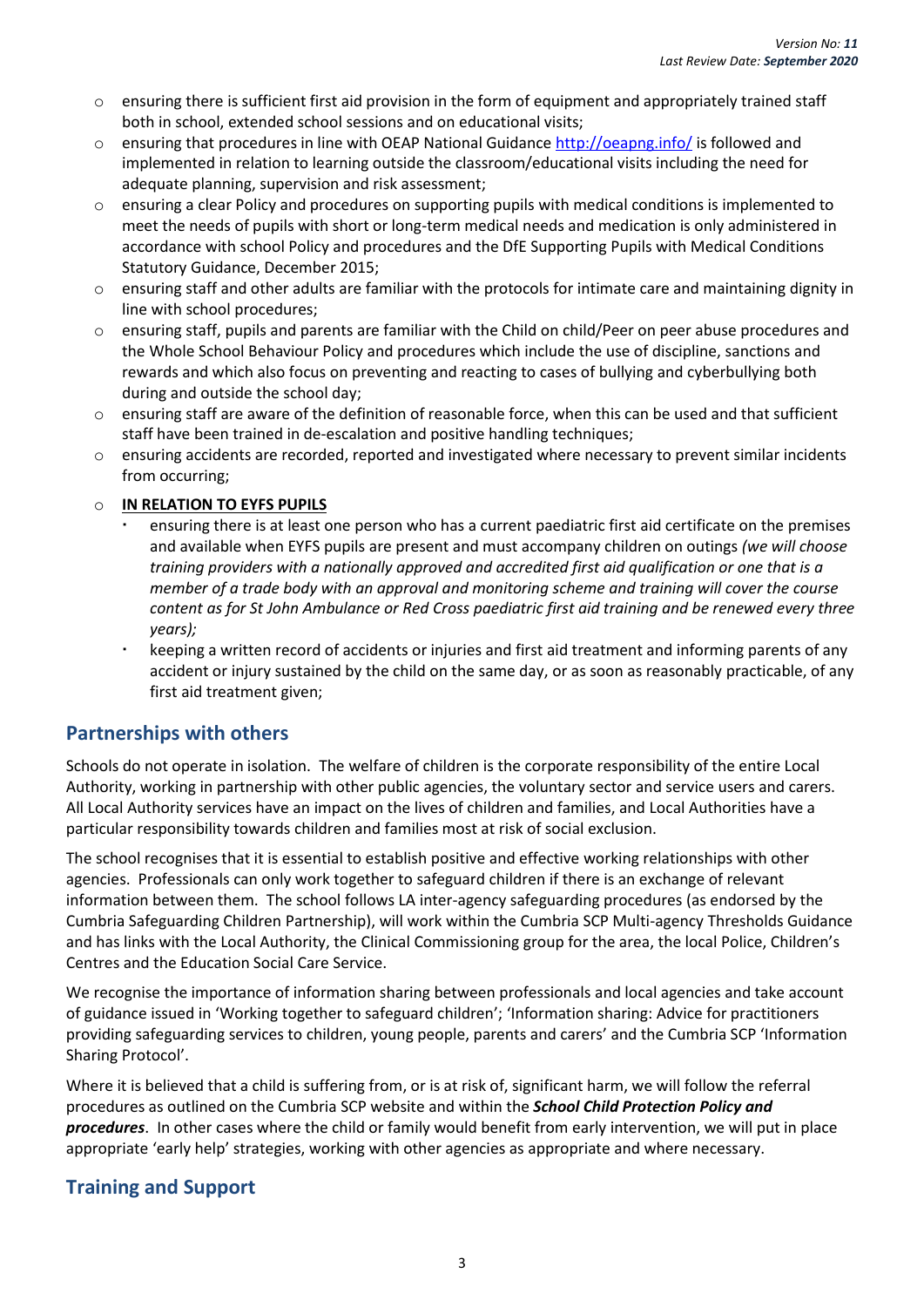Our school will ensure that the Designated Safeguarding Lead (DSL) and deputy DSL attend suitable child protection training which is updated every 2 years; all staff including the Head teacher, the designated teacher (looked-after and previously looked-after children), the designated Governor/the Governing Body receive safeguarding and child protection training at induction (relevant to their roles) which is updated regularly. In addition, all staff members will receive regular safeguarding and child protection updates (for example, via email, e-bulletins, staff meetings) as required, but at least annually, to provide them with relevant skills and knowledge to safeguard children effectively. All other adults who work in the school and/or with children will undertake appropriate child protection awareness training to equip them to meet their responsibilities for child protection effectively.

The DSL has attended/undertaken Prevent Awareness Training to enable them to provide advice and support to other members of staff on protecting children from the risk of radicalisation and extremism. Other staff to receive this training will be determined through risk assessment.

There is a designated Health and Safety Coordinator in school who has received appropriate training in relation to their role e.g. IOSH Managing Safely in Schools training or similar.

There is a Designated Mental Health Lead in school who is also the DSL.

Although this is now no longer a legal requirement, in accordance with good practice guidelines, there is also a designated Educational Visits Coordinator who has received training and refresher training in planning and managing off-site visits.

There is a staff training plan in place to ensure all relevant staff receive appropriate training as per legislative requirements and good practice to protect both themselves and children. Designated staff training will include for example health and safety induction; first aid; supporting pupils with medical needs including general awareness training; training in the administration of medication and any training regarding complex medical needs of children (from a medical professional as necessary); asbestos management; fire safety; positive handling; moving and handling; minibus driving; risk assessment; food hygiene and other training commensurate with the roles and responsibilities of staff.

#### **Professional Confidentiality**

Our school has a clear confidentiality statement that forms part of the School Child Protection Policy and procedures which is reviewed annually by the full Governing body, is discussed with all staff and shared with all working (paid and unpaid) adults within the school.

#### **Safe Recruitment and Selection**

The school pays full regard to the DfE statutory guidance 'Keeping Children Safe in Education' (September 2020). The Governing Body/Proprietor will deter and prevent people who pose a risk of harm from working with children by adhering to statutory responsibilities to carry out appropriate checks on staff or others who work (paid or unpaid) unsupervised with children*,* taking proportionate decisions on whether to ask for any checks beyond what is statutorily required and ensuring those without full checks are appropriately supervised. The school has a written Recruitment, Selection and Pre-Employment Vetting Policy and procedures in place. In line with the School Staffing (England) Regulations 2009 the Governing Body ensures that at least one person on any appointment panel has attended safer recruitment training.

Further details can be found in the *School Child Protection Policy and procedures and the School Recruitment, Selection and Pre-Employment Vetting Policy and procedures.*

#### **Related School Policies**

#### *(to be read and followed alongside this document)*

- Child Protection Policy and procedures and related addendum for local Covid-19 lockdowns
- Child on child/Peer on Peer Abuse Policy and procedures
- Health and Safety Policy and procedures and related addendum
- Online Safety Policy and procedures and related addendum for local Covid-19 lockdowns